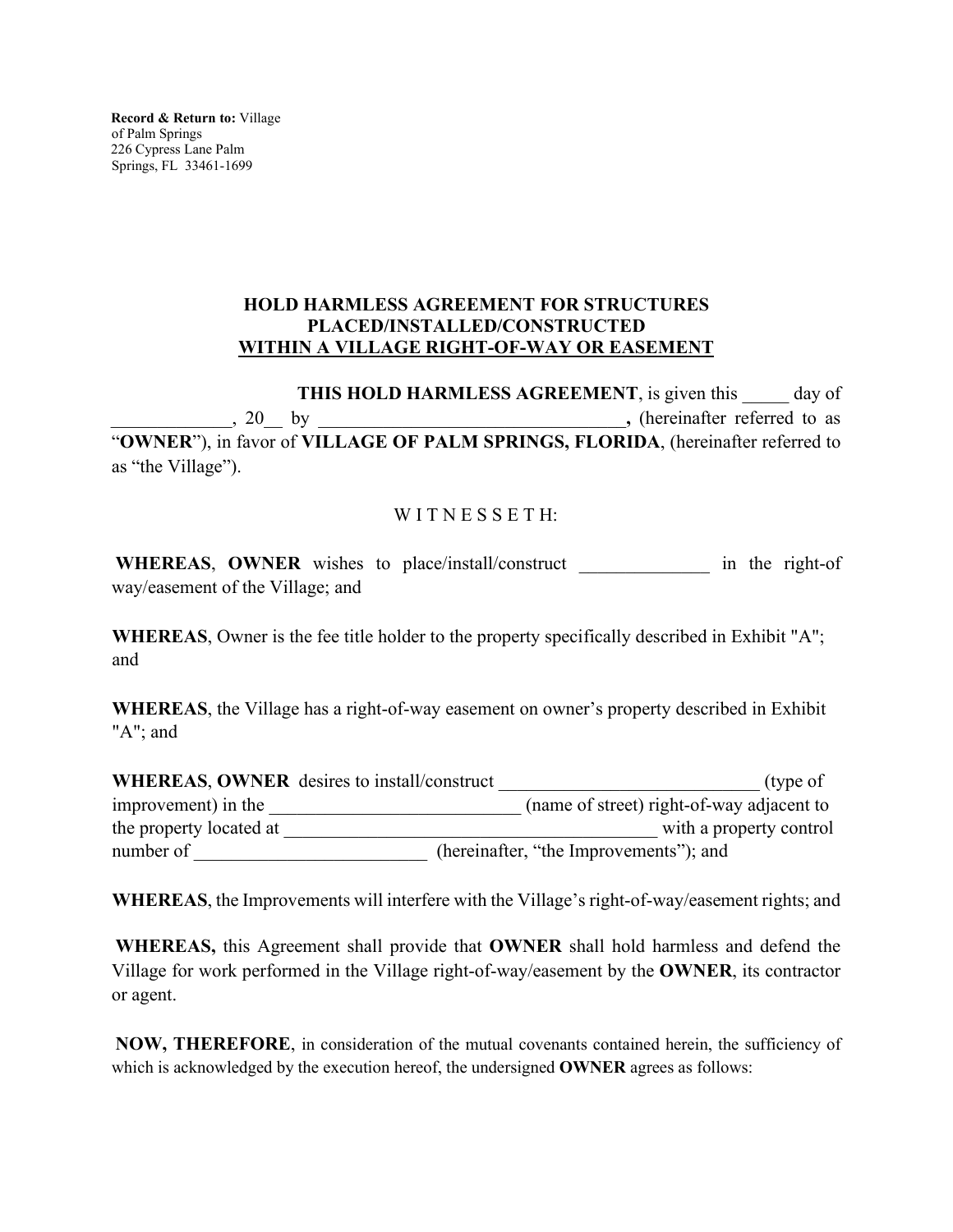- 1. **OWNER** agrees to defend, indemnify, and hold harmless the Village, its agents, officers, employees and servants from any and all claims, suits, causes of action or any claim whatsoever made, and damages, including, but not limited to reasonable attorney's fees and costs at the trial and appellate levels, which may result from any activity conducted by **OWNER**, its contractors or agents in relation to the work performed in the Village rightof-way/easement and as more particularly shown on the plans submitted for the Improvements
- 2. **OWNER** warrants and guarantees to the Village that all work shall be constructed in accordance with the applicable codes of the Village of Palm Springs. **OWNER** shall be responsible for all maintenance and repair to the work in the Village right-of-way and shall maintain such work in a manner that is acceptable to the Village. In the event that **OWNER** fails to maintain the work in an acceptable manner, as determined by the Village in its sole discretion, at the Village's request **OWNER** agrees to remove the work from the right-ofway at **OWNER's** sole expense. If such request is made **OWNER** shall remove the work from the right-of-way within 30 days of the request. Further, the Village shall have the right to request the removal of the work, for any municipal purpose, in its sole discretion, in which event **OWNER** agrees to remove such work within 30 days of the request. If **OWNER** fails to remove the work within the time required, the Village may remove such work and **OWNER** shall be responsible for all costs incurred by the Village for such removal.
- 3. **OWNER** shall supervise and direct the placement/installation/construction of the work, applying such skills and expertise as may be necessary to place/install/construct the work in accordance with the approved plans. **OWNER** shall be solely responsible for the means, methods, techniques, sequences and procedures of the placement/installation/construction of the work.
- 4. This Agreement runs with the property described in Exhibit "A".
- 5. This Agreement will be construed and enforced in accordance with Florida law.
- 6. This Agreement constitutes the entire Agreement and may not be modified except by written agreement executed with the same formality.
- 7. This agreement shall not be valid unless approved and accepted by the Village Public Service Director or his duly authorized designee, as indicated by his/her signature below and attested by the Village Clerk.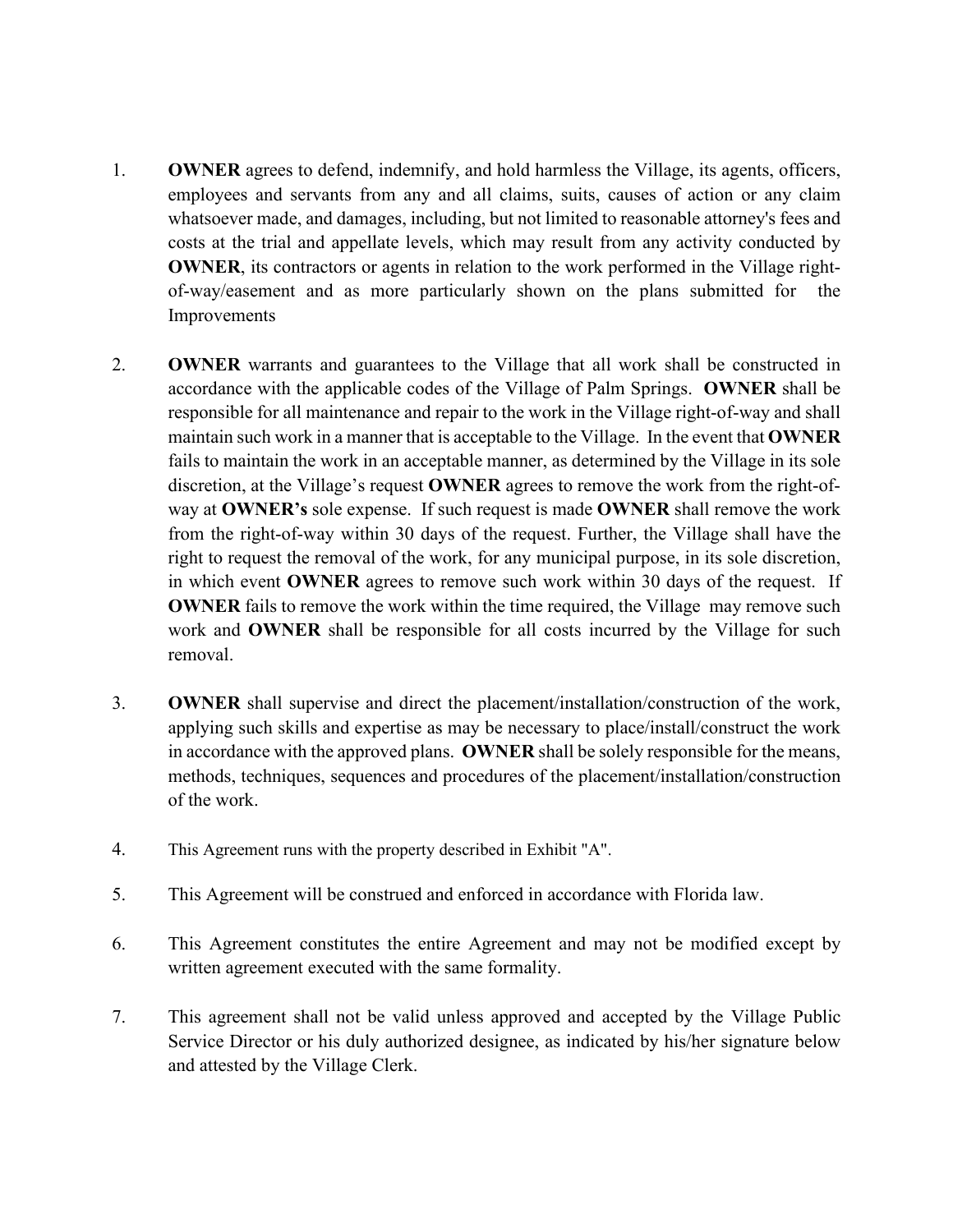| <b>WITNESSES</b>                                                                | <b>OWNER:</b>                                                                                                                                                             |
|---------------------------------------------------------------------------------|---------------------------------------------------------------------------------------------------------------------------------------------------------------------------|
|                                                                                 |                                                                                                                                                                           |
| (Print or Type Name)                                                            | (Print or Type Name)                                                                                                                                                      |
| <u> 1989 - Johann Barbara, martin amerikan basar da</u><br>(Print or Type Name) | <u> 1980 - Johann John Stein, mars an deus Amerikaansk kommunister (</u>                                                                                                  |
|                                                                                 | Phone:                                                                                                                                                                    |
| <b>STATE OF FLORIDA</b><br>COUNTY OF                                            | $\mathcal{E}$                                                                                                                                                             |
|                                                                                 | Sworn to (or affirmed) and subscribed before me by means of [] physical presence or [] online<br>notarization, this ___ day of __________, 2021, by ____________________. |
|                                                                                 | (Signature of Notary Public-State of Florida)                                                                                                                             |
|                                                                                 | (Print, type, or stamp commissioned name of<br>Notary public)                                                                                                             |

Personally Known \_\_\_\_\_ OR Produced Identification \_\_\_\_ Type of Identification Produced: \_\_\_\_\_\_\_\_\_\_\_\_\_\_\_\_